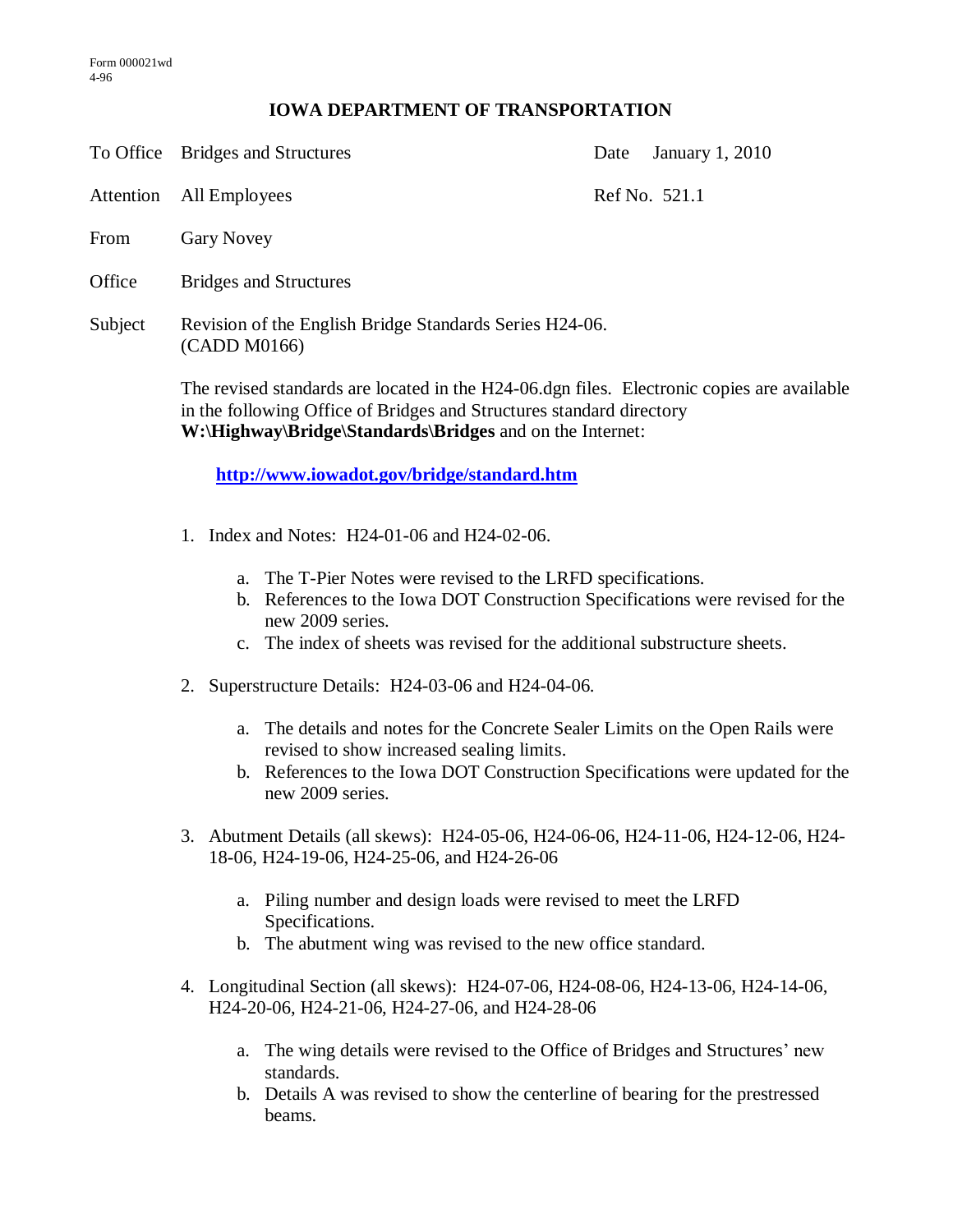- 5. Superstructure Details (all skews): H24-09-6, H24-15-06, H24-22-06and H24-29-06
	- a. The Estimated Quantities and Concrete Placement Quantities were revised to include changes to piling, prebore, reinforcement, and concrete quantities in the detail sheets.
	- b. The concrete placement note was revised.
- 6. Deck & Abutment Reinforcement. (all skews): H24-10-6, H24-16-06, H24-23-06, and H24-30-06
	- a. The wing and abutment reinforcing quantities were revised to include changes in reinforcement quantities in the detail sheets from the wing revisions and changes in piling number.
- 7. A, B and C Beam Details: H24-32-06 to H24-37-06
	- a. Beam notes were revised to the 2007 LRFD specifications,  $4<sup>th</sup>$  ed.
	- b. The beam details were revised to agree with the office's standards.
	- c. References to the Iowa DOT Construction Specifications were updated for the new 2009 series.
- 8. Intermediate Steel Diaphragms: H24-38-06
	- a. Minor revisions were made to the sheet to agree with the office's standards.
- 9. Open Rail Details: H24-39-06 and H43-40-06
	- a. The end section was revised to agree with the new wing details.
	- b. References to the Iowa DOT Construction Specifications were updated for the new 2009 series.
	- c. The reinforcing and concrete quantities were revised due to the revisions.
	- d. View A-A and Section B-B were added.
- 10. Pier Bearing Details (all skews): H24-41-06
	- a. The bearing details were revised to agree with the revised office standards, which included the shear stud details and revised keeper bar details.
- 11. Pile Bent Piers (all skews): H24-42-06, H24-44-06, H24-46-06, and H24-48-06
	- a. Sheets were revised to meet the LRFD specifications.
	- b. In the pile table, LRFD design bearing values were added for piling design.
	- c. Pile orientation details were added.
- 12. Pile Bent Piers HP14 Piles (all skews): H24-43-06, H24-45-06, H24-47-06, and H24-49-06